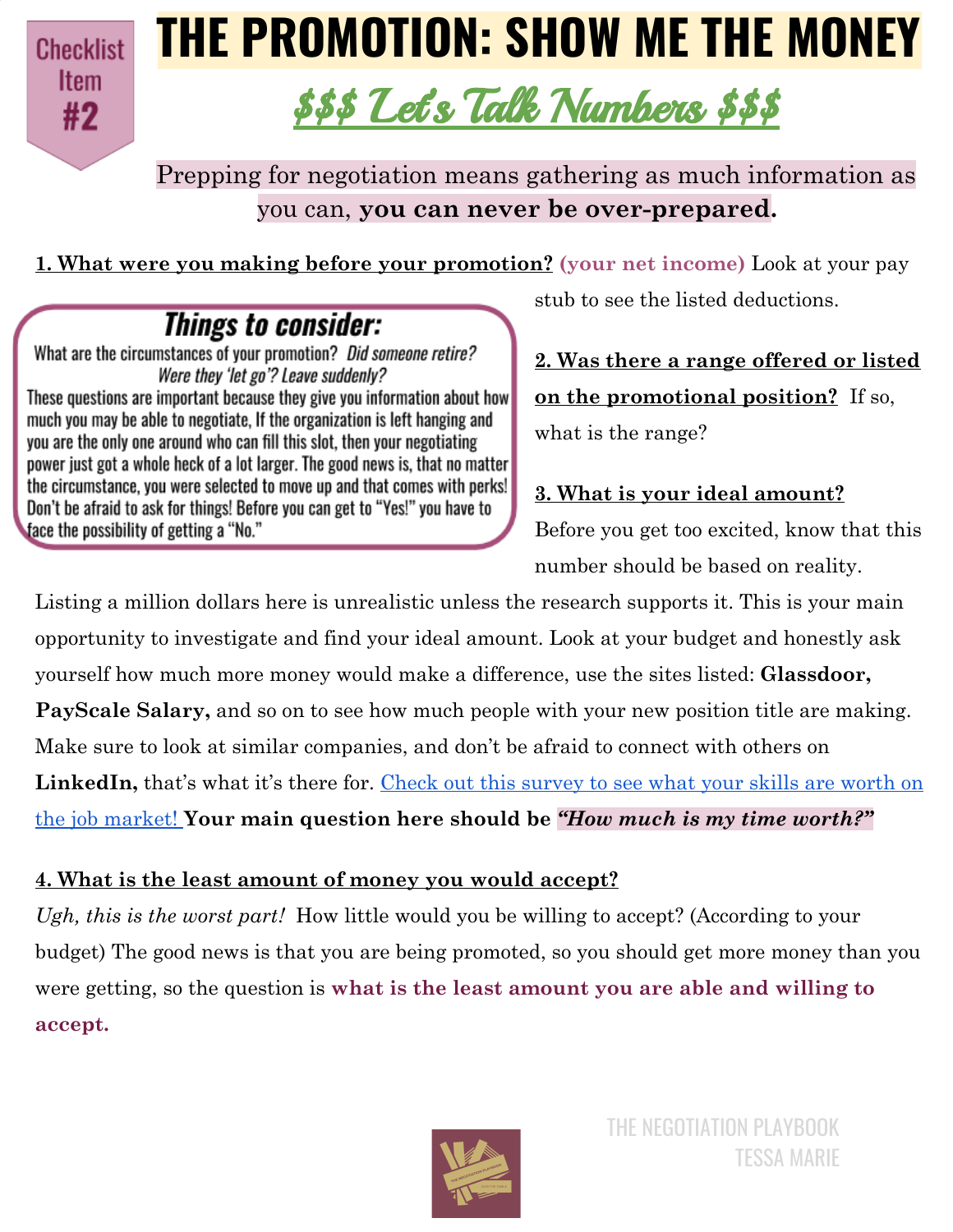**Checklist Item** #2

# **THE PROMOTION: SHOW ME THE MONEY**

### \$\$\$ Let' s Talk Numbers \$\$\$

#### **5. What is your starting offer?**

Since ideally, you don't have a maximum amount you are willing to accept, what number are you going to put down first. Think about this section as expanding your *negotiation zone.* Let's say you only list your minimum and ideal range in the sheet below so that come negotiation time you say the amount you want to make. This is equivalent to showing your hand in poker. (You do not want to show your hand in poker for those non-poker players.) You want to say a number higher than you actually want, this expands your negotiation range upwards, rather than limiting yourself to just your ideal amount and the least possible amount you want to accept. *Before we go any further, know that this is one of the most contested and researched elements of negotiation. The first offer is called an "Anchor" because it's the number each party is going to refer to during the negotiation. The first number is the most important part of your ask. (So no pressure) For more on this, read the blog post "The Cost of Showing your Hand." Additionally, if you were given a salary range for the new position, the highest amount would probably be your starting ask. And your ideal amount would be somewhere in the middle. Also, note that one of the downsides to this situation is that your employer knows how much you were making before so make sure to do all the research* you can to show the value in your skill-set. It is much cheaper for them to give you a raise then *hire a new person, train them and so on.*

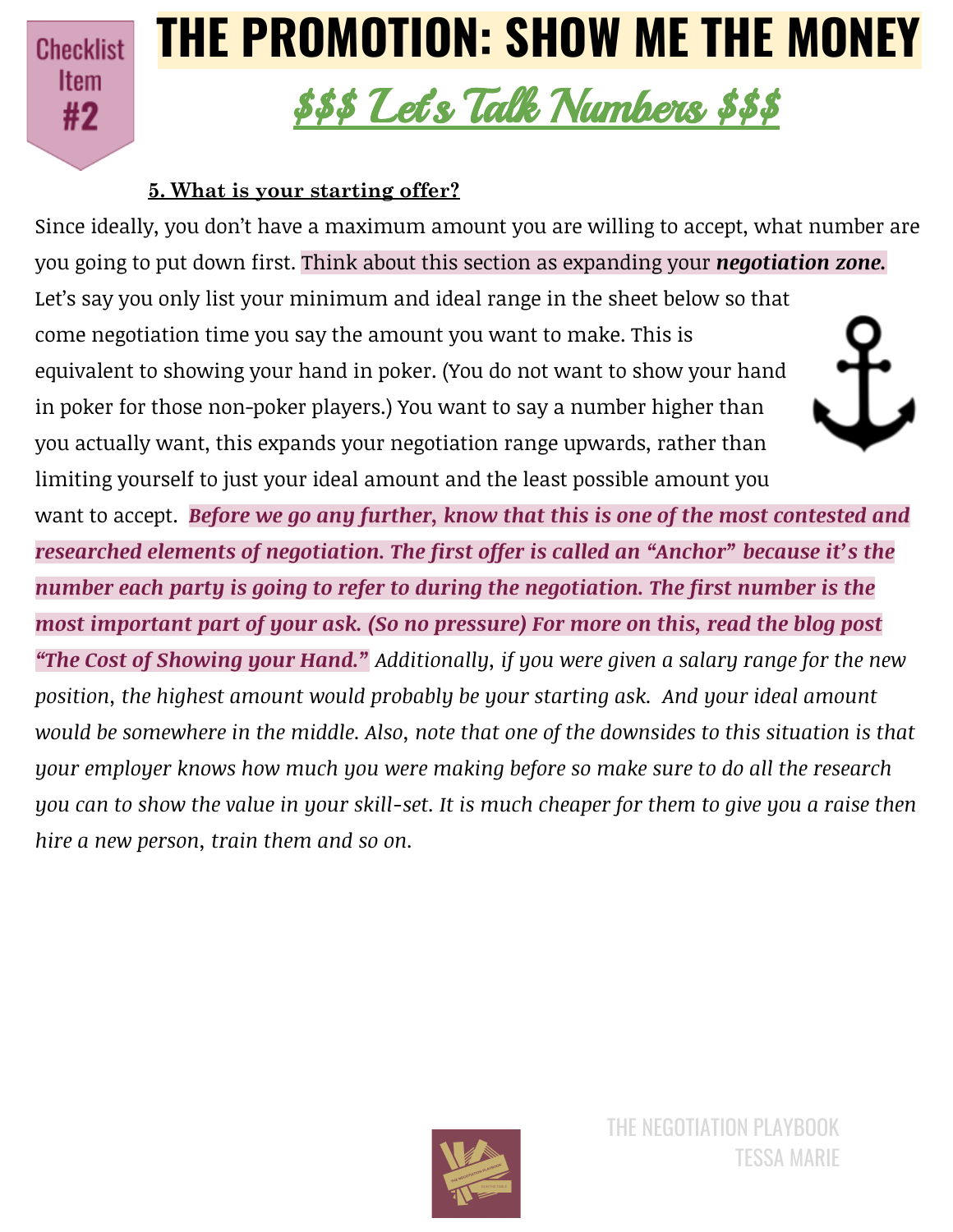

## **THE PROMOTION: SHOW ME THE MONEY**



**This is a sample page of a salary negotiation I did for a promotion I received.**

#### **What were you making** *before* **being offered a promotion?**

#### **Range if offered? / First Offer**

If it's not offered, what is going to be **your first offer?** (More than your ideal amount) *In this case, a range was not offered*.

#### **What is your ideal amount?**

Per Hour

percentages. You will want to know how much a 20% increase is, (for example) so you know what you're

**is your negotiation zone.**

started the negotiation with an offer, he asked if I would accept \$20 per

In this negotiation, my employer



#### **What is the**

**minimum amount you would accept?** Calculate how much more you are asking for in both dollar amounts and in



hour (a 33% increase, but it was **\$2 less than my minimum)** I countered with \$28 an hour. **(\$2 more than my ideal amount** and an 86% increase) He countered with \$24 an hour, and we agreed on \$24.50 per hour (a 63% increase).

❋ *Note that this negotiation I did not accept the first counter offer, I re-asked and got closer to my ideal amount and farther away from my minimum amount. There is no "rule" for deciding your ideal amount, it will change based on your budget, situation, and research. The more you know the more you will feel confident re-negotiating your amount and less likely to be tied or swayed by an 'anchor'.* ❋



THE NEGOTIATION PLAYBOOK TESSA MARIE